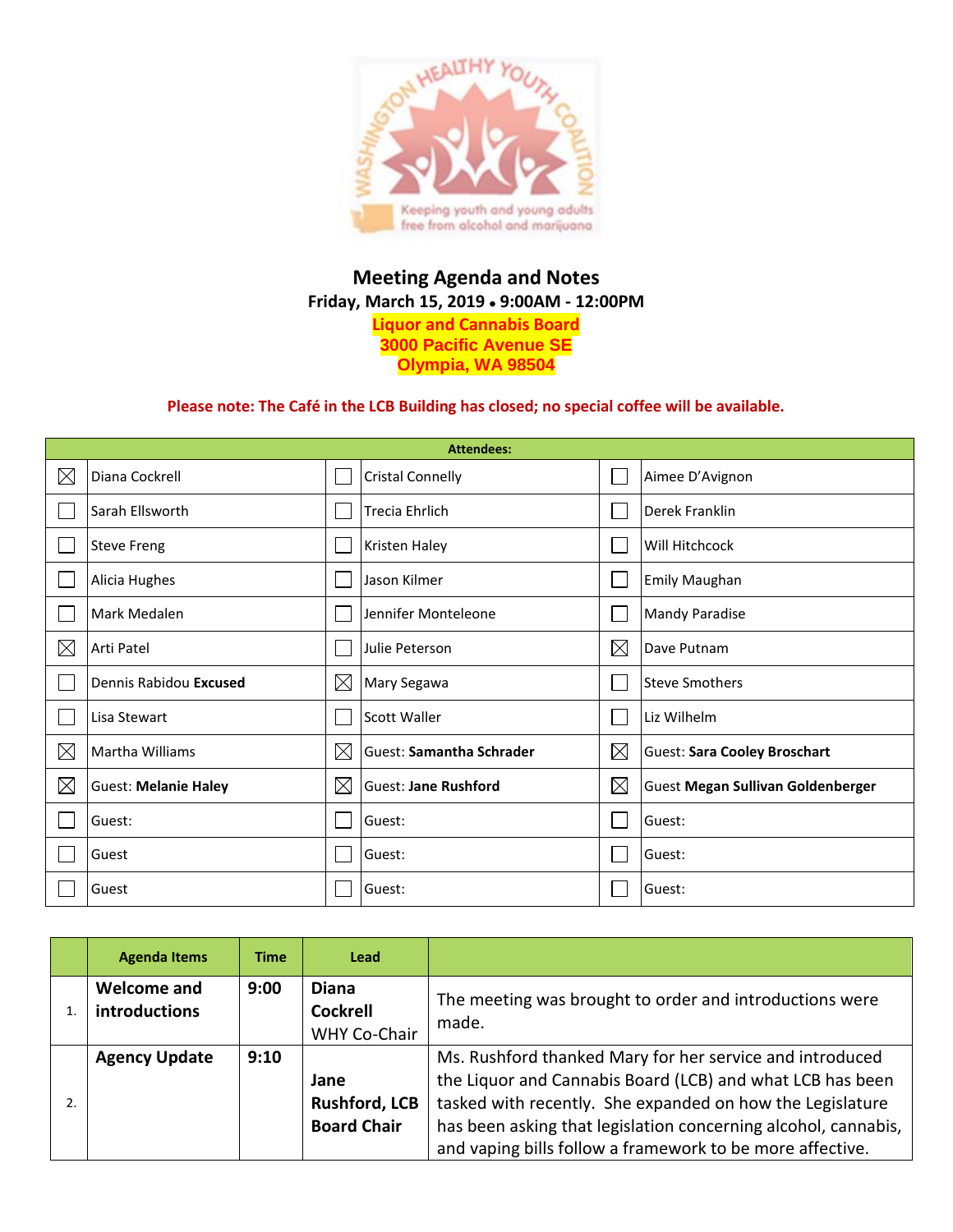|    |                                             |       |                                                               | The Policy Analysis Matrix Tool and How to Participate in the<br>LCB Rule Making Process documents, which were available in<br>the meeting, will be emailed out to members after the<br>meeting.                                                                                                                                   |
|----|---------------------------------------------|-------|---------------------------------------------------------------|------------------------------------------------------------------------------------------------------------------------------------------------------------------------------------------------------------------------------------------------------------------------------------------------------------------------------------|
|    |                                             |       |                                                               | Members had the opportunity to ask questions about the<br>documents. Jane also had several questions that the LCB is<br>using as a guide for rule making and rectifying health<br>disparities.                                                                                                                                     |
|    |                                             |       |                                                               | Jane was asked to make the board meeting dates shared out<br>to the communities to which the board meetings will be<br>held.                                                                                                                                                                                                       |
|    |                                             |       |                                                               | Members engaged in conversation on how the tools could be<br>used on several different levels.                                                                                                                                                                                                                                     |
|    |                                             |       |                                                               | Arti and Kristen were asked to share the tools that they are<br>currently using.                                                                                                                                                                                                                                                   |
|    | Legislative<br>Conversation                 | 9:20  |                                                               | Mary provided a spreadsheet of current bills that have left<br>the house of origin. The highlighted bills did not make it out<br>of their house of origin, but that had hearings after the cut-<br>off date. The Soju, re-corking, liquor-related privileges of<br>students enrolled certain degree programs, liquor licensing,    |
| 3. |                                             |       | <b>Mary Segawa</b>                                            | and more.<br>Members discussed the normalization of partaking of<br>substances and activities.<br>If members have questions, please contact Mary Segawa or                                                                                                                                                                         |
|    |                                             |       |                                                               | Sara Cooley Broschart (effective 4/1)                                                                                                                                                                                                                                                                                              |
| 4. | <b>Viability Team</b><br>update             | 9:40  | Liz Wilhelm                                                   | Viability Team is working to schedule an April meeting                                                                                                                                                                                                                                                                             |
| 5. | <b>Policy Team</b><br>update                | 9:45  | Dave Putnam                                                   | Policy Team will need to meet in April                                                                                                                                                                                                                                                                                             |
| 6. | <b>Communications</b><br><b>Team update</b> | 9:50  | <b>Kristen Haley</b>                                          | The communications team did not meet in March                                                                                                                                                                                                                                                                                      |
| 7. | Data Team<br>update                         | 10:00 | <b>Jason Kilmer</b>                                           | Data team members are being recruited                                                                                                                                                                                                                                                                                              |
| 8. | <b>Break</b>                                | 10:05 |                                                               |                                                                                                                                                                                                                                                                                                                                    |
| 9. | <b>SPE State Plan</b><br><b>Writing</b>     | 10:15 | <b>Diana</b><br>Cockrell/<br><b>Martha</b><br><b>Williams</b> | The group began by looking at SPE's resource assessment<br>spreadsheet, Resources Analysis Graphs (what are the<br>resources across the state in support of MH and SUD) and<br>Training by Agency Tabs.<br>Dave will send verbiage regarding resources reviewed by SPE<br>to add to the RAG tab to Martha. DRA recognition expert. |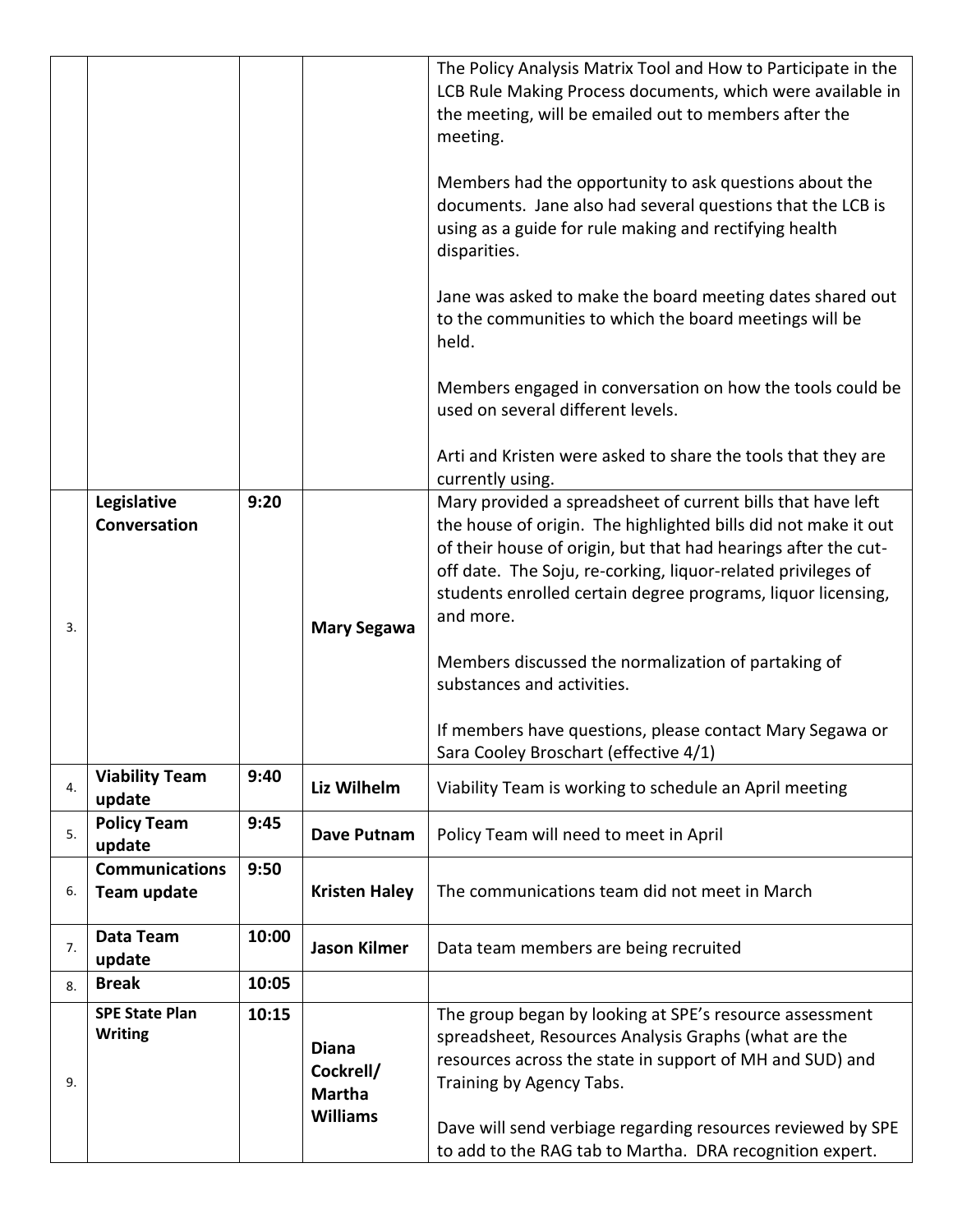|     |                                             |       |                                  | Arti was asked to add WAPC resources and training to<br>Martha.                                                                                                                                                                                                                                                                                                                                                                                                                                                                                                                                                                                                                                                                                       |
|-----|---------------------------------------------|-------|----------------------------------|-------------------------------------------------------------------------------------------------------------------------------------------------------------------------------------------------------------------------------------------------------------------------------------------------------------------------------------------------------------------------------------------------------------------------------------------------------------------------------------------------------------------------------------------------------------------------------------------------------------------------------------------------------------------------------------------------------------------------------------------------------|
|     |                                             |       |                                  | DBHR/WHY - Dr. Carlini's webinar yesterday to be added                                                                                                                                                                                                                                                                                                                                                                                                                                                                                                                                                                                                                                                                                                |
|     |                                             |       |                                  | Diana will check about moving Start Talking Now website to<br>DBHR/WHY                                                                                                                                                                                                                                                                                                                                                                                                                                                                                                                                                                                                                                                                                |
|     |                                             |       |                                  | Healthy futures conference at Great Wolf sponsored by<br>WASAVP - Megan                                                                                                                                                                                                                                                                                                                                                                                                                                                                                                                                                                                                                                                                               |
|     |                                             |       |                                  | Accomplishments                                                                                                                                                                                                                                                                                                                                                                                                                                                                                                                                                                                                                                                                                                                                       |
|     |                                             |       |                                  | Martha to review meeting minutes for the programs brought<br>in by WHY - July 2017 - June 2019                                                                                                                                                                                                                                                                                                                                                                                                                                                                                                                                                                                                                                                        |
|     |                                             |       |                                  | Arti/Kristen to review CT meetings for accomplishments for<br>July 2017 - June 2019                                                                                                                                                                                                                                                                                                                                                                                                                                                                                                                                                                                                                                                                   |
|     |                                             |       |                                  | Arti to send poison center info; Mary to send LCB leg list                                                                                                                                                                                                                                                                                                                                                                                                                                                                                                                                                                                                                                                                                            |
| 10. | Meeting wrap up                             | 11:40 | <b>Martha</b><br><b>Williams</b> |                                                                                                                                                                                                                                                                                                                                                                                                                                                                                                                                                                                                                                                                                                                                                       |
| 11. | <b>Round Table</b><br><b>Member updates</b> | 11:45 |                                  | Kristen reported that the campaign Under the Influence of<br>You is being reviewed with focus groups this spring. Not a<br>Moment Wasted website is being launched this spring.<br>Know This About Cannabis campaign may have remaining<br>funds to do additional campaigns. You Can campaign is<br>being integrated with ESD and other partners to launch in<br>schools. Developing more videos for the website as well.<br>Taylored media contracts are being rolled out. (Kristen to<br>share out). Working with LCB on the packaging workgroup,<br>with audience testing, have finalizing a sign about<br>breastfeeding and using cannabis, to be posted in stores,<br>medical offices, and more - will be available on the ADAI<br>website soon. |
|     |                                             |       |                                  | Arti – Poison Center is working to integrate Mr. Yuk with<br>school curriculum. Poster contest winner will be<br>announced/celebration with Mr Yuk. Outreach/training has<br>been ramping up. Dr. Carlini's webinar yesterday was all<br>about normalizing cannabis advertising.                                                                                                                                                                                                                                                                                                                                                                                                                                                                      |
|     |                                             |       |                                  | Dave - 1300 DUI arrests 2018.                                                                                                                                                                                                                                                                                                                                                                                                                                                                                                                                                                                                                                                                                                                         |
|     |                                             |       |                                  | Megan - Prevention policy day in February, good turnout for<br>the challenging weather, legislative session has been<br>challenging, WASAVP board meeting is April 12.                                                                                                                                                                                                                                                                                                                                                                                                                                                                                                                                                                                |